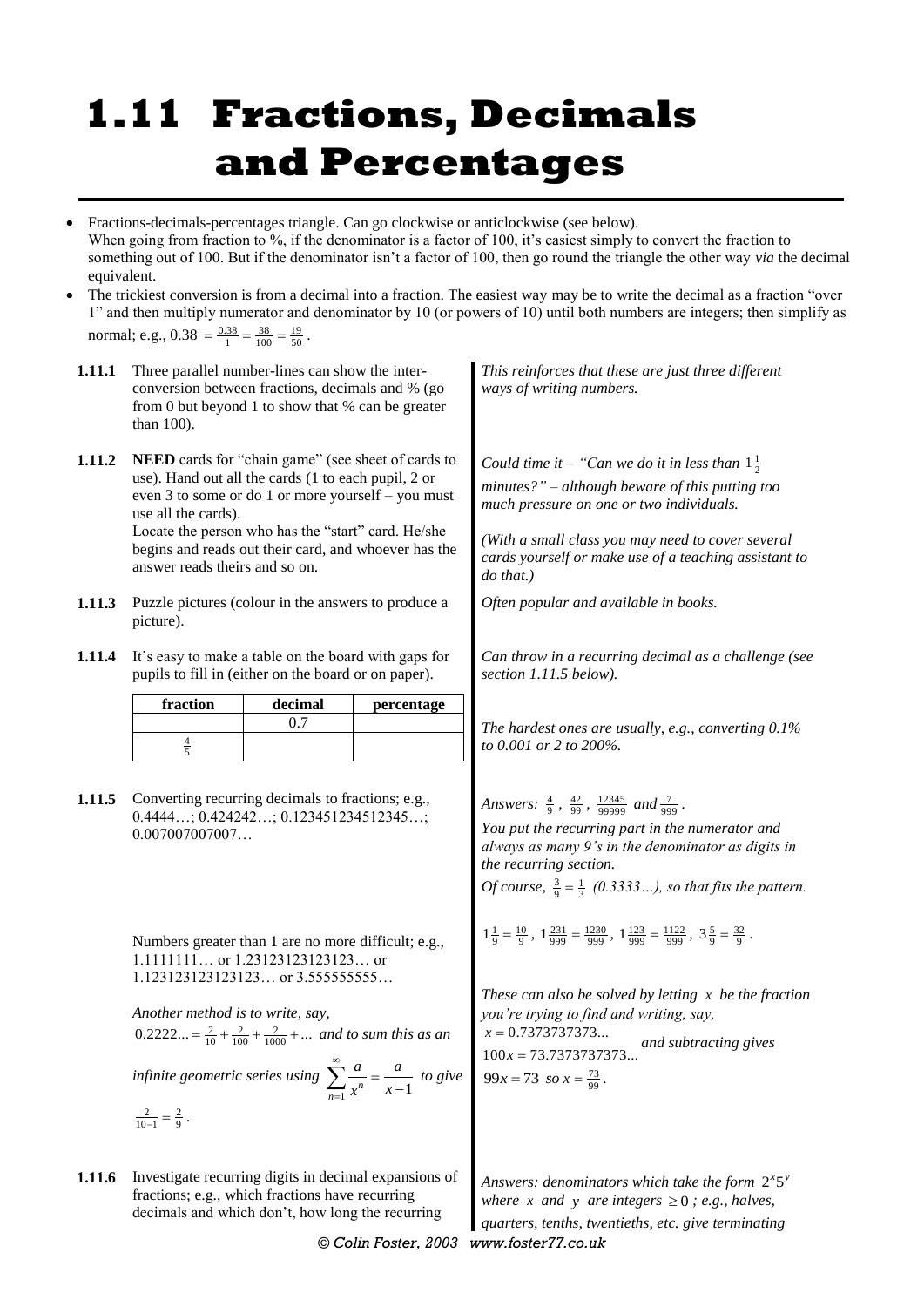**1.11.7** Comparing the size of similar fractions. Using consecutive pairs of terms from the Fibonacci series (especially high terms) as the numerator and denominator makes fractions that are similar in size (approaching the golden ratio 1.618… as you take higher and higher terms).

> e.g., the Fibonacci sequence begins 1, 1, 2, 3, 5, 8, 13, 21, 34, 55, 89, … So  $\frac{2}{3} > \frac{5}{8}$  and  $\frac{8}{13} < \frac{13}{21}$ , etc.

If the denominator is n then the length of the *recurring part of the decimal must be*  $\leq (n-1)$ . *Beyond that it isn't easy to generalise, except that once the fraction is in its simplest form the length of the recurring unit depends only on the denominator and not on the numerator.*

*"Making the denominators the same" is a good method; in fact, although we may not think of it that way, that's what we're doing when we convert both of the fractions into decimals.*

*e.g.*, 
$$
\frac{8}{13} = \frac{8 \div 13}{13 \div 13} = \frac{0.6154}{1}
$$
 (*4 dp*),  
and  $\frac{13}{21} = \frac{13 \div 21}{21 \div 21} = \frac{0.6190}{1}$  (*4 dp*).

*Denominators are both 1 now. (Converting to both to percentages is making the denominators both 100.)*

*But making numerators the same is just as good. For example, to compare*  $\frac{2}{7}$  *and*  $\frac{4}{15}$ *, working out a common denominator of*  $7 \times 15$  *is unnecessary.* Instead we can make the first fraction into  $\frac{4}{14}$  and *then we can see that this is bigger than*  $\frac{4}{15}$ *, since*  $\frac{1}{14}$ is more than  $\frac{1}{15}$ , so four of them must be bigger than *four of the other.*

## *The Fractions-Decimals-Percentages Triangle*

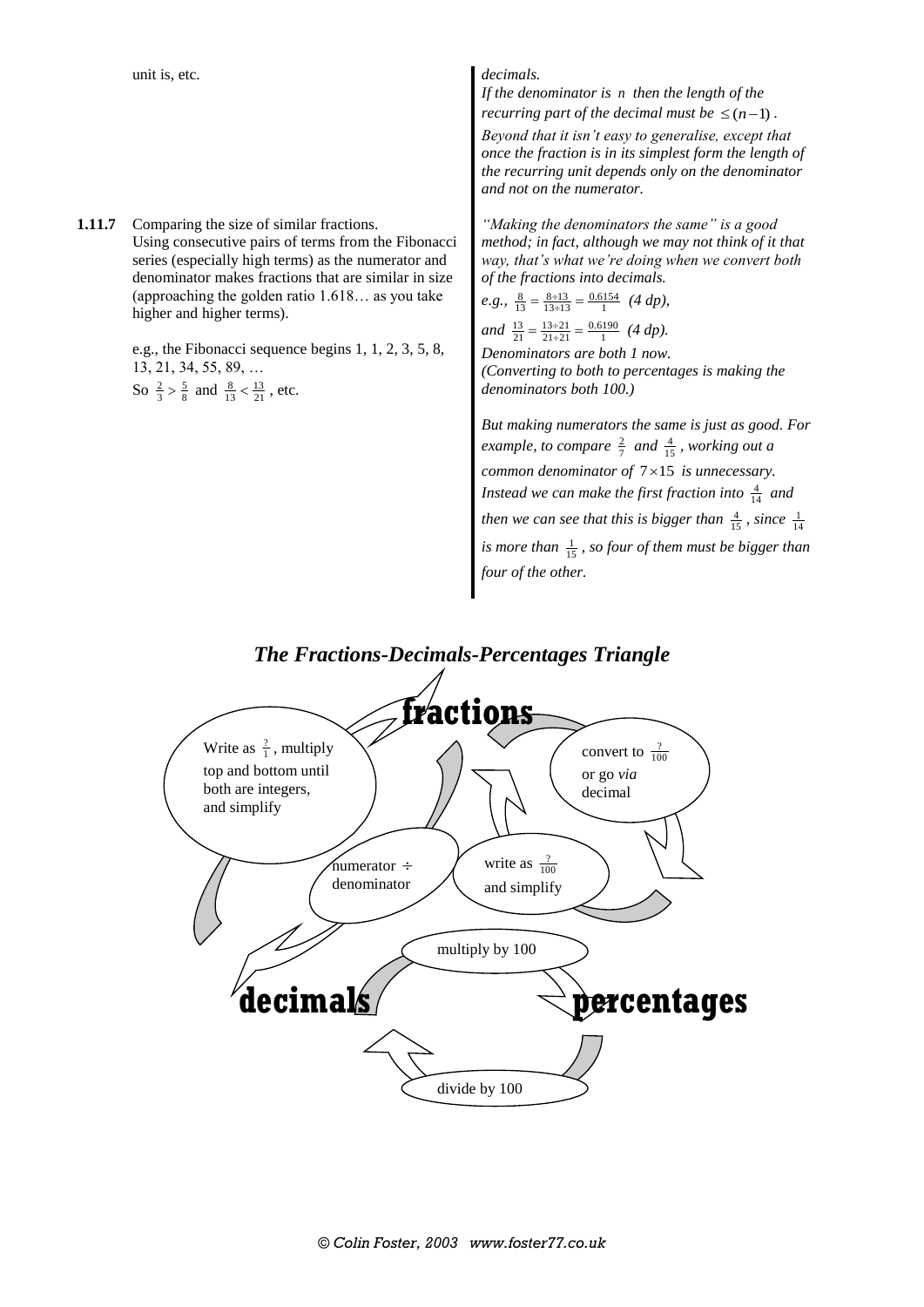| I am $\dots$ | I am           |         | I am              |
|--------------|----------------|---------|-------------------|
| start        | 1 <sub>0</sub> | 0.25    | 20%               |
| You are      | You are        | You are | You are           |
| 0.7          | 25%            |         | 90%               |
| I am         | $I$ am $\dots$ | I am    | I am $\dots$      |
|              | $rac{3}{5}$    | 28%     | 0.75              |
| You are      | You are        | You are | You are           |
| 0.6          | 0.28           |         | $1\%$             |
| I am         | $I$ am $\dots$ | I am    | I am              |
|              | 73%            | 0.1     | $33\frac{1}{3}\%$ |
| You are      | You are        | You are | You are           |
| 0.73         | 1 ( )          |         | 0.41              |
| I am $\dots$ | I am           | I am    | I am $\dots$      |
| 41           | 88%            | 0.81    | $\frac{2}{5}$     |
| You are      | You are        | You are | You are           |
| 0.88         |                | 40%     |                   |

Photocopy onto coloured card (could laminate it) and guillotine along the **bold** lines only. Both sheets together make a whole set  $-32$  cards should be enough for most classes.